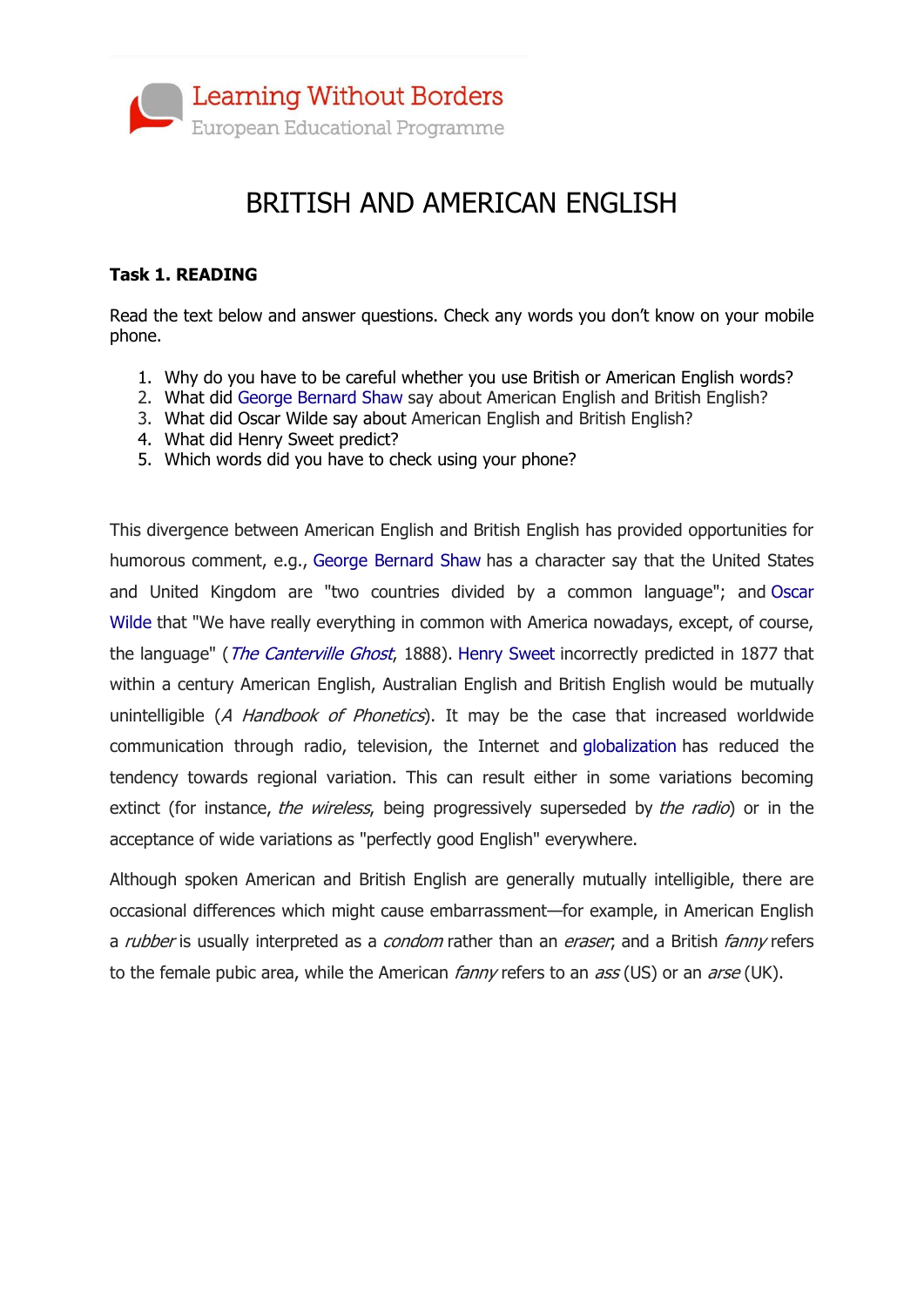

## **Task 2. GRAMMAR**

Complete the text with the missing prepositions.

This divergence \_\_\_\_\_\_\_ American English and British English has provided opportunities \_\_\_ humorous comment, eg.., George Bernard Shaw has a character say that the United States and United Kingdom are "two countries divided  $\_\_a$ common language"; and Oscar Wilde that "We have really everything \_\_ common America nowadays, \_\_\_\_\_\_, \_\_\_ course, the language" (The Canterville Ghost, 1888). Henry Sweet incorrectly predicted \_\_ 1877 that \_\_\_\_\_\_ a century American English, Australian English and British English would be mutually unintelligible (A Handbook \_\_ Phonetics). It may be the case that increased worldwide communication \_\_\_\_\_\_\_ radio, television, the Internet and globalization has reduced the tendency towards regional variation. This can result either some variations becoming extinct (\_\_\_ instance, the wireless, being progressively superseded <u>f</u> the radio) or <u>f</u> the acceptance wide variations as "perfectly good English" everywhere.

Although spoken American and British English are generally mutually intelligible, there are occasional differences which might cause embarrassment for example, \_\_ American English a rubber is usually interpreted as a condom rather than an eraser; and a British fanny refers \_\_ the female pubic area, while the American fanny refers \_\_ an ass (US) or an arse (UK).